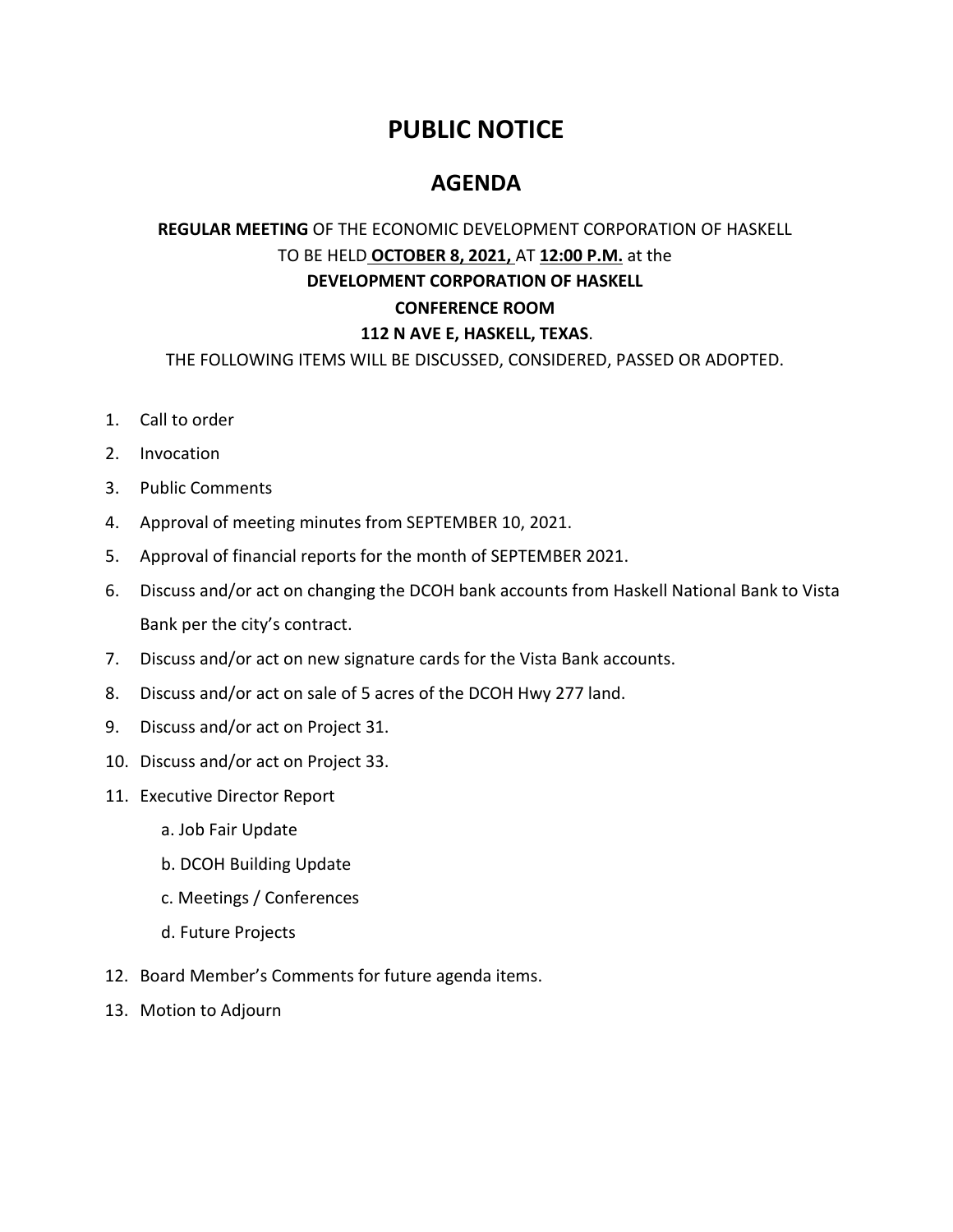These agenda items will not be taken necessarily in this order. The DCOH board reserves the right to adjourn into executive (closed) session at any time during the course of this meeting to discuss any of the matters listed above, as authorized by Texas Government Code Sections 551.071 (Consultation with Attorney); 551.072 (Deliberations regarding Real Property); 551.073 (Deliberations regarding Gifts and Donations); 551.04 (Personnel Matters); 551.076 (Deliberations regarding Security Devices); and 551.087 (Economic Development Negotiation).

*I certify that the above notice of a meeting was posted on the bulletin board at the City Hall of Haskell, Texas on the date below.* 

\_\_\_\_\_\_\_\_\_\_\_\_\_\_\_\_\_\_\_\_\_\_\_\_\_\_\_\_\_\_\_\_\_\_\_ \_\_\_\_\_\_\_\_\_\_\_\_\_\_\_\_\_\_\_\_\_\_\_\_\_\_\_\_\_\_\_\_\_\_\_\_

Development Corporation of Haskell Date Executive Director